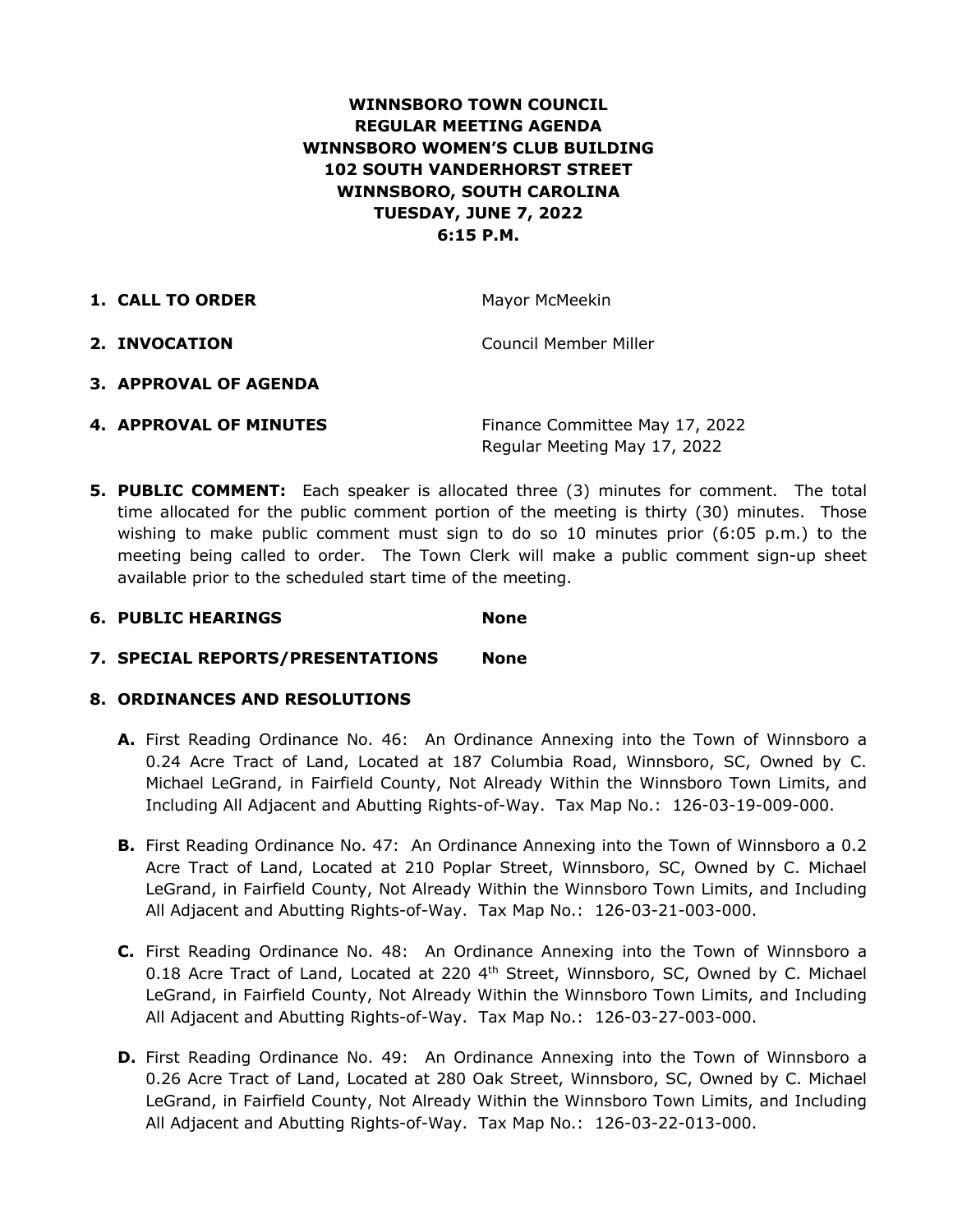- **E.** First Reading Ordinance No. 50: An Ordinance Annexing into the Town of Winnsboro a 0.39 Acre Tract of Land, Located at 290 Poplar Street, Winnsboro, SC, Owned by C. Michael LeGrand, in Fairfield County, Not Already Within the Winnsboro Town Limits, and Including All Adjacent and Abutting Rights-of-Way. Tax Map No.: 126-03-21-012-000.
- **F.** First Reading Ordinance No. 51: An Ordinance Annexing into the Town of Winnsboro a 0.21 Acre Tract of Land, Located at 305 Cedar Street, Winnsboro, SC, Owned by C. Michael LeGrand, in Fairfield County, Not Already Within the Winnsboro Town Limits, and Including All Adjacent and Abutting Rights-of-Way. Tax Map No.: 145-01-09-001-000.
- **G.** First Reading Ordinance No. 52: An Ordinance Annexing into the Town of Winnsboro a 0.23 Acre Tract of Land, Located at 525  $4<sup>th</sup>$  Street, Winnsboro, SC, Owned by C. Michael LeGrand, in Fairfield County, Not Already Within the Winnsboro Town Limits, and Including All Adjacent and Abutting Rights-of-Way. Tax Map No.: 126-03-18-015-000.
- **H.** First Reading Ordinance No. 53: An Ordinance Annexing into the Town of Winnsboro a 0.19 Acre Tract of Land, Located at 340 Holly Street, Winnsboro, SC, Owned by Corey Coleman, in Fairfield County, Not Already Within the Winnsboro Town Limits, and Including All Adjacent and Abutting Rights-of-Way. Tax Map No.: 145-01-09-012-000.
- **I.** First Reading Ordinance No. 54: An Ordinance Annexing into the Town of Winnsboro a 0.26 Acre Tract of Land, Located at 555  $4<sup>th</sup>$  Street, Winnsboro, SC, Owned by Joann D. Pullen, in Fairfield County, Not Already Within the Winnsboro Town Limits, and Including All Adjacent and Abutting Rights-of-Way. Tax Map No.: 126-03-18-014-000.
- **J.** First Reading Ordinance No. 55: An Ordinance Annexing into the Town of Winnsboro a 0.24 Acre Tract of Land, Located at 565 Oak Street, Winnsboro, SC, Owned by T. Jeffers, LLC, in Fairfield County, Not Already Within the Winnsboro Town Limits, and Including All Adjacent and Abutting Rights-of-Way. Tax Map No.: 145-01-15-006-000.
- **K.** First Reading Ordinance No. 56: An Ordinance Annexing into the Town of Winnsboro a 0.34 Acre Tract of Land, Located at 535 Pine Street, Winnsboro, SC, Owned by T. Jeffers, LLC, in Fairfield County, Not Already Within the Winnsboro Town Limits, and Including All Adjacent and Abutting Rights-of-Way. Tax Map No.: 145-01-13-004-000.
- **L.** First Reading Ordinance No. 57: An Ordinance Annexing into the Town of Winnsboro a 0.2 Acre Tract of Land, Located at 170 Holly Street, Winnsboro, SC, Owned by Al-Yasa Adams, in Fairfield County, Not Already Within the Winnsboro Town Limits, and Including All Adjacent and Abutting Rights-of-Way. Tax Map No. 126-03-25-007-000.

# **9. MANAGER'S REPORT**

- **A.** Ongoing Projects
	- § AMI
	- § Armory
	- § Grant Applications
	- § Code Enforcement/Zion Hill